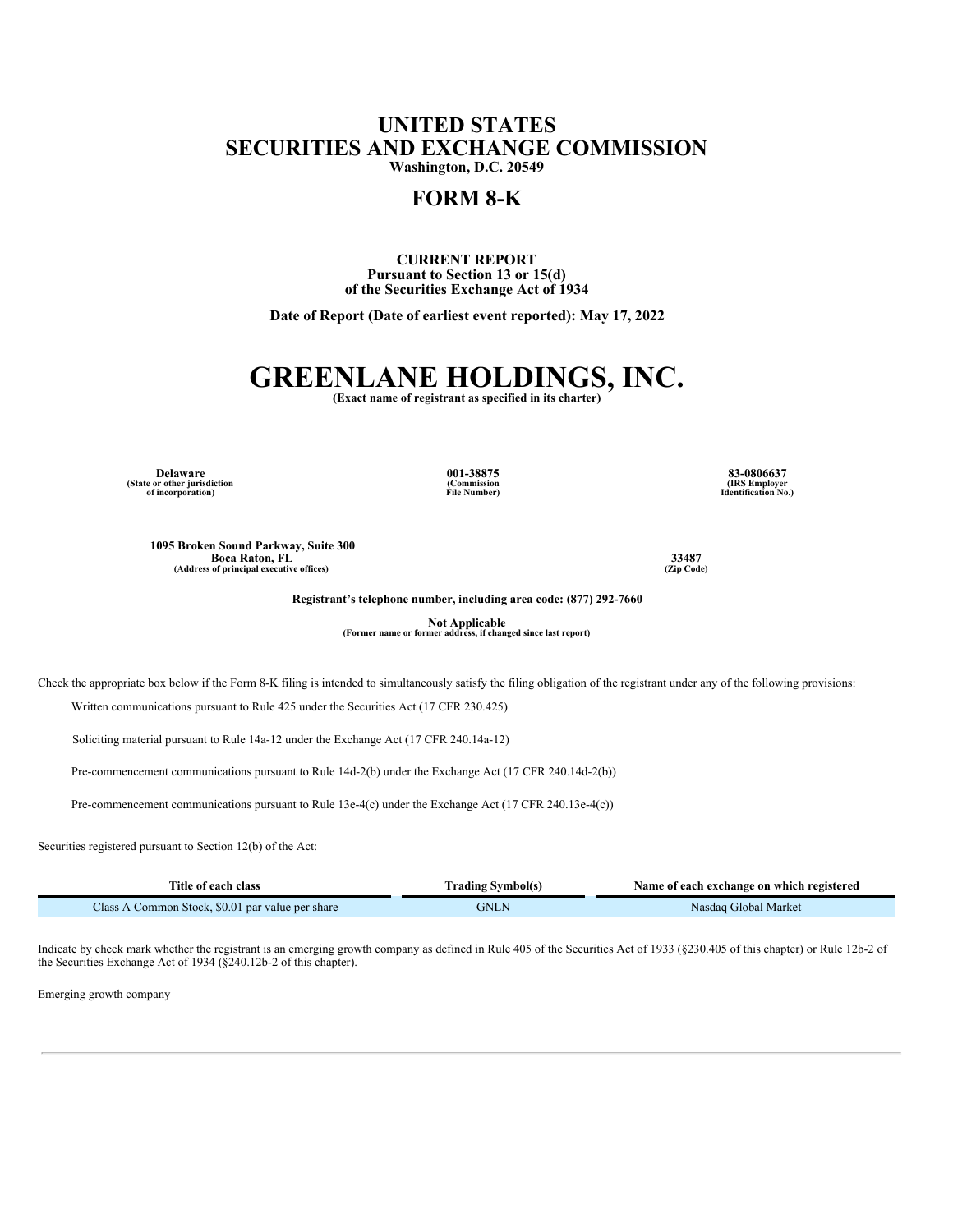If an emerging growth company, indicate by check mark if the registrant has elected not to use the extended transition period for complying with any new or revised financial accounting standards provided pursuant to Sectio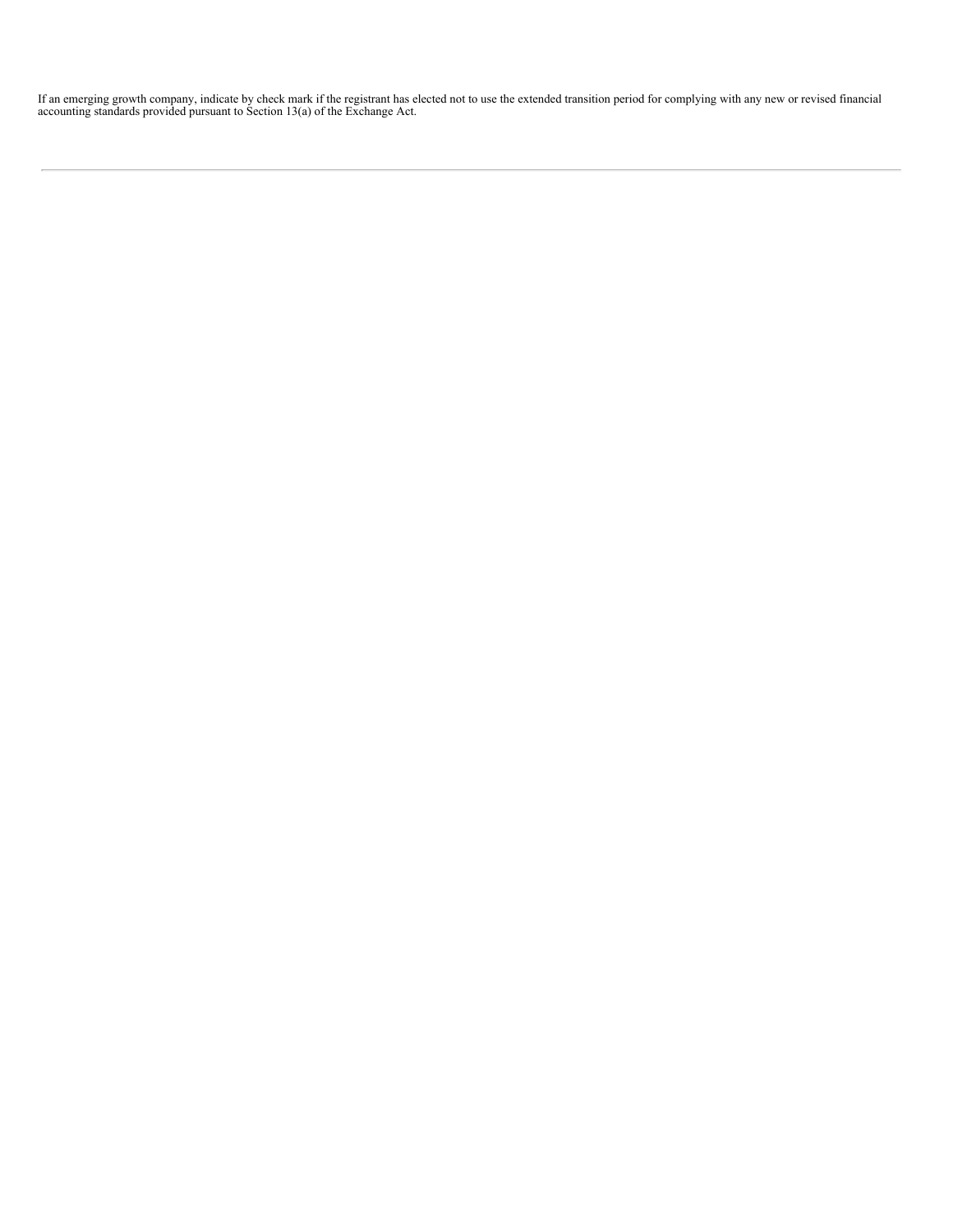#### **Item 2.02. Results of Operations and Financial Condition.**

On May 17, 2022, Greenlane Holdings, Inc. (the "Company") issued a press release announcing its financial position as of March 31, 2022, results of operations for the three months ended March 31, 2022 and other related information. A copy of the press release is furnished as Exhibit 99.1 to this Current Report on Form 8-K and is incorporated herein by reference. The Company intends to make certain supplemental information available on its website www.gnln.com under the section "Investors — Company Information — Presentations" prior to the Company's conference call with investors on Tuesday, May 17, 2022 at 8:30 a.m. (Eastern Time).

In accordance with General Instruction B.2 of Form 8-K, the information included in this Current Report on Form 8-K, including Exhibit 99.1 hereto, shall not be deemed "filed" for purposes of Section 18 of the Securities Exchange Act of 1934, as amended (the "Exchange Act"), or otherwise subject to the liabilities of that section, nor shall it be deemed incorporated by reference into any filing made by the Company under the Exchange Act or the Securities Act of 1933, as amended, except as shall be expressly set forth by specific reference in such a filing.

#### **Item 9.01. Financial Statements and Exhibits.**

| Exhibit<br>No. | Description                                                                              |
|----------------|------------------------------------------------------------------------------------------|
| $99.1*$        | Press release dated May 17, 2022                                                         |
| 104            | Cover Page Interactive Data File (formatted as Inline XBRL and contained in Exhibit 101) |

\* Furnished herewith.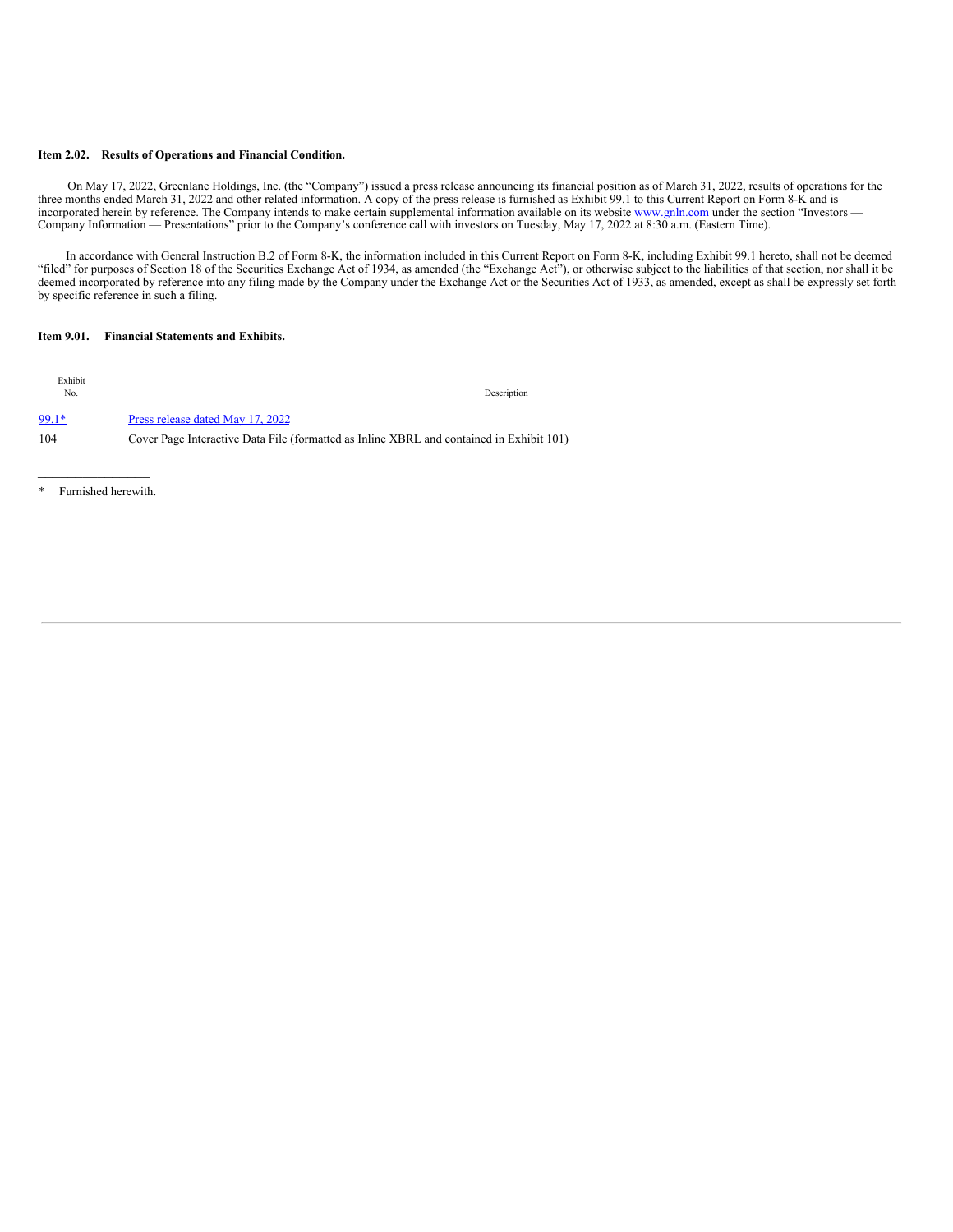#### **SIGNATURES**

Pursuant to the requirements of the Securities Exchange Act of 1934, the Registrant has duly caused this report to be signed on its behalf by the undersigned hereunto duly authorized.

#### **GREENLANE HOLDINGS, INC.**

Dated: May 17, 2022 By: /s/ Darsh Dahya

Darsh Dahya Chief Accounting Officer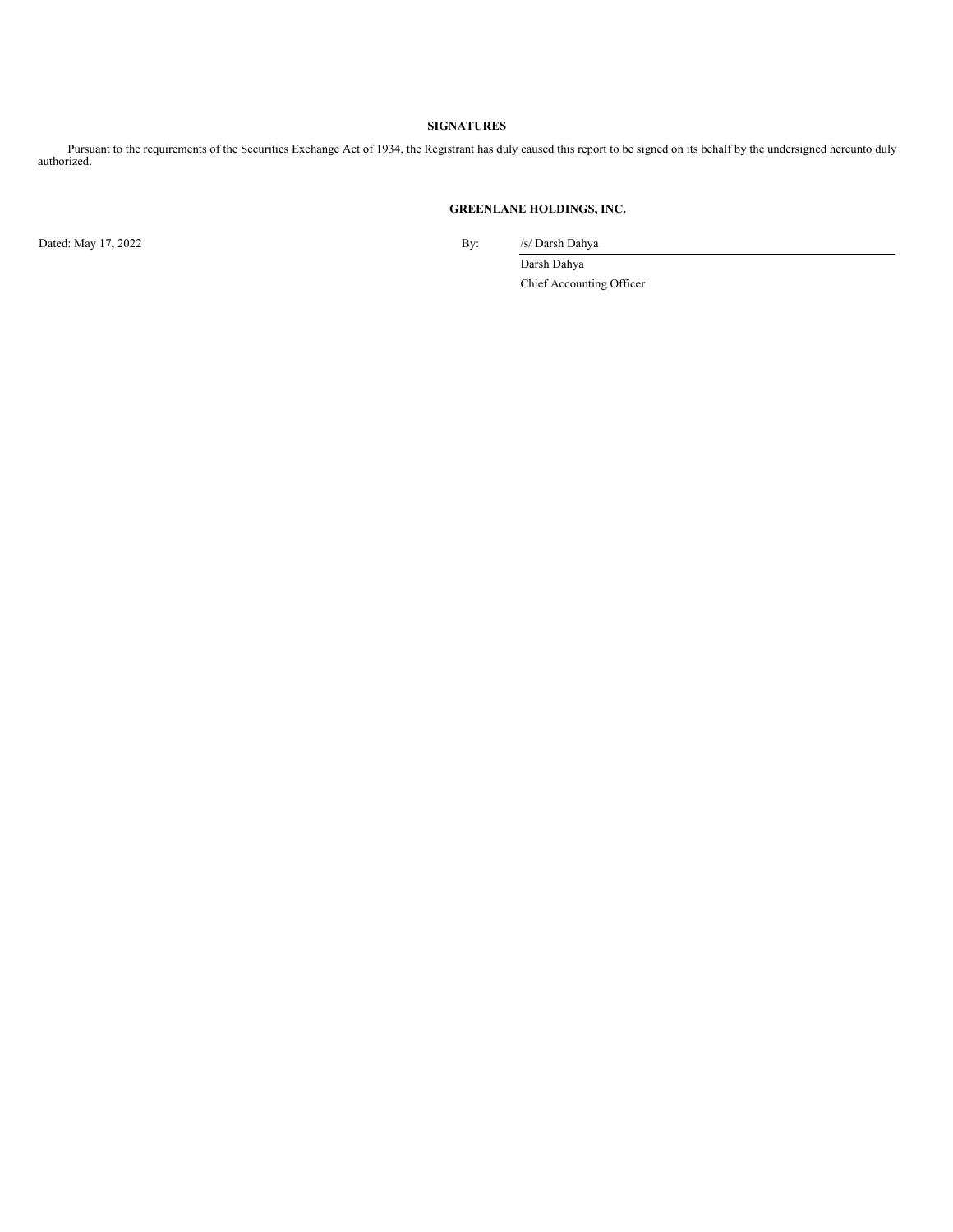

#### **Greenlane Reports Q1 2022 Revenue of \$46.5 Million, Up 37% Year-over-Year**

#### *Company on Track to Achieve Positive Adjusted EBITDA by Q3 2022*

BOCA RATON, Fla., May 17, 2022 – Greenlane Holdings, Inc. ("Greenlane" or "the Company") (Nasdaq: GNLN), one of the largest global sellers of premium cannabis accessories, child-resistant packaging, and specialty vaporization products, today reported financial results for the first quarter ended March 31, 2022 ("Q1 2022").

#### **Recent Highlights**

- Total revenue for Q1 2022 increased 37% to \$46.5 million, compared to \$34.0 million for Q1 2021.
- Strengthened leadership diversity and industry expertise with the appointments of Darsh Dahya as Chief Accounting Officer and Renah Persofsky as Board Director
- Entered agreement with Universal Distribution to distribute Greenlane Brands in Latin America
- Completed a reduction in force in March 2022, which is expected to result in approximately \$8.0 million in annualized cash compensation cost savings

#### **Management Commentary**

"Building on a record and transformational 2021, we made meaningful progress executing on our strategic 2022 plan in Q1 2022, from reducing our corporate headcount to focusing more on our higher-margin Greenlane Brands," said Nick Kovacevich, CEO of Greenlane. "Total revenue increased 37% to \$46.5 million, driven primarily by the KushCo merger. If you exclude KushCo's post-merger sales, revenue declined 47% year-over-year to \$18.1 million, driven in large part by our strategic shift away from non-core third-party brands, sales of which decreased 49% from the same period in 2021. As part of our strategy to focus more on our higher-margin, proprietary Greenlane Brands, we expect a decline in total revenue from discontinuing some of these third-party brand relationships, but we believe the overall quality and margins of the revenue that we will generate going forward will be far more favorable and sustainable.

"Sales of our Greenlane Brands was down 34% year-over-year to \$6.0 million, largely due to our ERP system implementation, which caused interruptions in our ability to accept and fulfill customer orders. Although we expect to fully transition to this new ERP by the end of 2022, these interruptions materially impacted revenue for the first quarter, with some orders slipping into the second quarter. Growing our proprietary brands remains a key focus of ours, as it helps expand our strategic moat, margins, revenue, and profitability. In fact, we're excited to have recently announced our partnership with Universal Distribution to distribute our Greenlane Brands in the promising Latin America market. Given that we are not subject to the same global trade restrictions as our plant-touching peers, we can ship our products worldwide in an asset-light manner, enabling us to scale faster and wider, and ultimately build our brands ahead of legalization in these markets.

"During Q1 2022, we also completed a significant reduction in force, which we expect to result in at least \$8 million of annualized cost compensation savings. In addition, in April we began marketing efforts for the sale of our headquarters building and securing an asset-based loan, which should significantly improve our liquidity and help support our working capital needs as we inch closer toward profitability. With these steps to enhance the topline and further reduce our cost structure, we believe we are on track to achieve our previously communicated goal of positive adjusted EBITDA by the third quarter of 2022."

#### **Financial Summary**

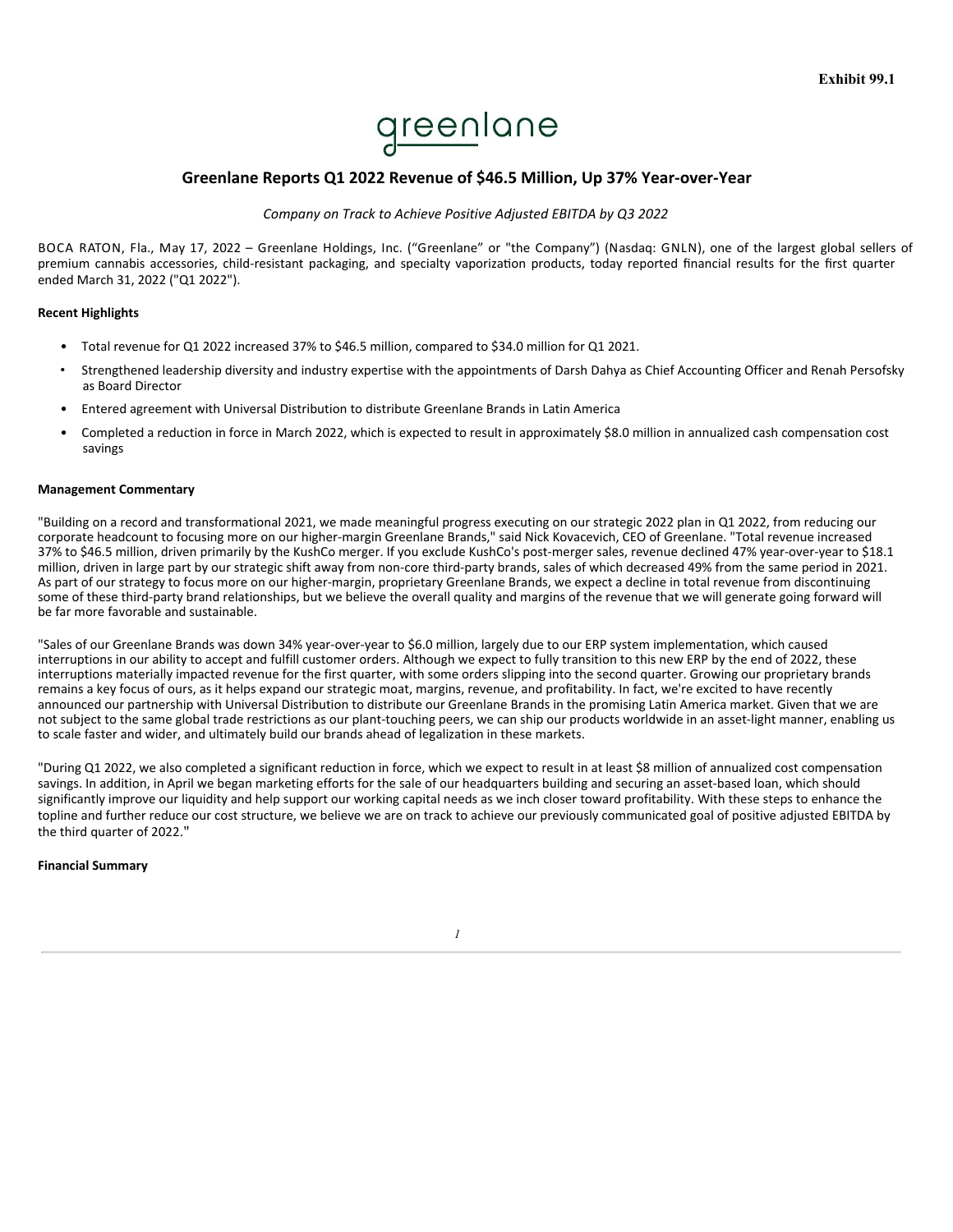|                                    | Three Months Ended March 31, | %   |          |            |
|------------------------------------|------------------------------|-----|----------|------------|
| (\$ in thousands)                  | 2022                         |     | 2021     | Change     |
| <b>Net Sales</b>                   | \$<br>46,534                 | \$. | 34,009   | 36.8%      |
| Greenlane Brands Sales             | 5,963                        |     | 9,032    | $(34.0)\%$ |
| % of Net Sales                     | 12.8%                        |     | 26.6%    |            |
| Cost of Sales                      | \$40,566                     |     | \$25,454 | 59.4%      |
| <b>Gross Profit</b>                | 5,968                        |     | 8,555    | $(30.2)$ % |
| <b>Gross Margin</b>                | 12.8%                        |     | 25.2 %   |            |
| Salaries, Benefits & Payroll Taxes | 10,061                       |     | 6,370    | 57.9%      |
| <b>General and Administrative</b>  | 11,715                       |     | 9,581    | 22.3 %     |
| Net Loss                           | (18, 749)                    |     | (7, 714) | 143.1 %    |
| <b>Adjusted EBITDA</b>             | (5,257)                      |     | (5,201)  | 1.1%       |
| Cash                               | \$<br>5,944                  | \$. | 12,309   |            |

Net sales were \$46.5 million in Q1 2022, compared to \$34.0 million in Q1 2021, an increase of 37%. The year-over-year increase in net sales was primarily driven by the KushCo merger. Excluding KushCo's post-merger sales, revenue declined 47% to \$18.1 million, compared to \$34.0 million for same period in 2021. Third-party brand sales decreased 49% due to our strategy to focus on our proprietary, higher-margin Greenlane Brands.

Greenlane Brand sales decreased 34% to \$6.0 million, or 12.8% of total revenue, in Q1 2022 compared to \$9.0 million, or 26.6% of total revenue for Q1 2021. The decrease was mainly due to interruptions related to our ERP implementation.

Cost of sales in Q1 2022 increased by \$15.1 million, or 59%, as compared to the same period in 2021. The increase was primarily due to the impact of the KushCo merger of \$26.2 million, offset by a decrease in revenue of 47% excluding the impact of the KushCo merger.

Gross profit was \$6.0 million, or 12.8% ofnet sales in Q1 2022, compared to \$8.6 million, or 25.2% of net sales in Q1 2021. Excluding inventory writeoffs of damaged and obsolete inventory for Q1 2022 and Q1 2021 of \$5.8 million and \$1.0 million, respectively, which were associated with postmerger and ongoing product rationalization initiatives, adjusted gross margins (see notes below regarding "Use of Non-GAAP Financial Measures" and "Adjusted Gross Margin" for further discussion of this and other non-GAAP measures included in this earnings release)decreased to 25.3% for Q1 2022, compared to 28.1% for the same period in 2021. The decrease in gross margin is related to an increase in lower margin KushCo-related sales and a decrease in Greenlane Brands sales, which carry a higher margin profile than third-party brand sales with a lower margin profile.

Salaries, benefits and payroll taxes expenses increased by 58% to \$10.1 million for Q1 2022, compared to \$6.4 million for the same period in 2021, primarily due to an increase related to the KushCo merger, an increase in severance of \$0.6 million and an increase in stock compensation expense of \$0.4 million. The increase was offset by a salaries and payroll taxes decrease related to a reduction in force we completed in March 2022, which we expect to result in approximately \$8.0 million in annualized cash compensation cost savings. This reduction in force is a part of our 2022 Plan to reduce our cost structure, increase liquidity and accelerate our path to profitability.

As of March 31, 2022, cash totaled \$5.9 million, and working capital was \$41.7 million in comparison to working capital of \$53.8 million as of December 31, 2021.

*2*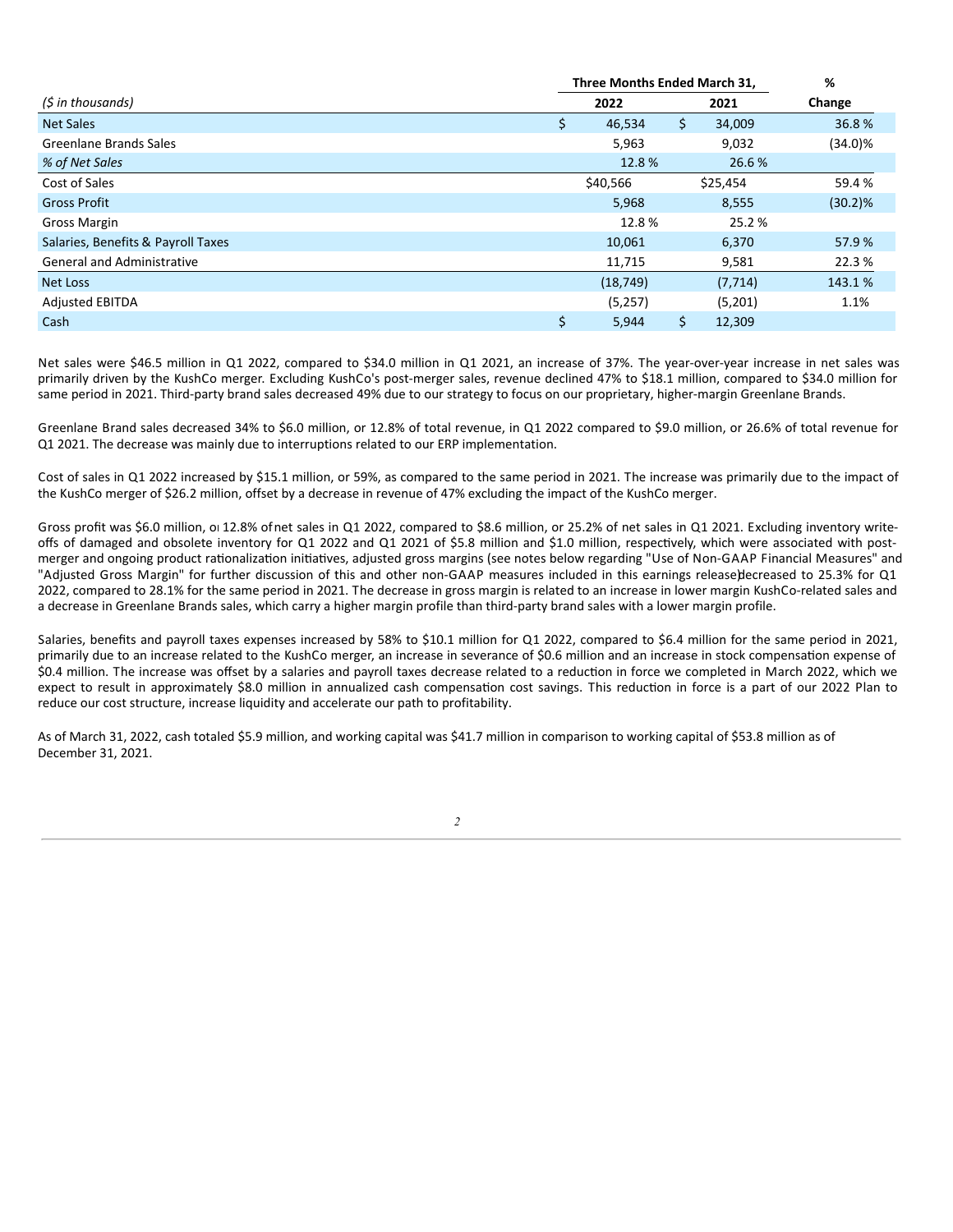|                   | <b>Three Months Ended March</b><br>31, |  |        |            |
|-------------------|----------------------------------------|--|--------|------------|
| (\$ in thousands) | 2022                                   |  | 2021   | Change     |
| Consumer Goods    | 17,141                                 |  | 30.544 | $(43.9)$ % |
| Industrial Goods  | 29,393                                 |  | 3,465  | 748.3 %    |

Net sales for our Consumer Goods reporting segment were approximately \$17.1 million in Q1 2022, compared to approximately \$30.5 million in the same period in 2021. The year-over-year decrease was primarily due to a \$11.8 decrease in third-party brand sales, as part of the Company's strategy to focus on its higher-margin proprietary Greenlane Brands, as well as order and fulfillment interruptions from the ERP implementation.

Net sales for our Industrial Goods reporting segment were approximately \$29.4 million in Q1 2022, compared to approximately \$3.5 million in the same period in 2021. The year-over-year increase was due to the merger with KushCo, which was completed on August 31, 2021.

#### **Conference Call Information**

Greenlane management will host a scheduled conference call and webcast later today, Tuesday, May 17t 8:30 a.m. Eastern time to discuss the results for its first quarter ended March 31, 2022, followed by a question-and-answer session. The call will be webcast with an accompanying slide deck, which will be accessible by visiting the Financial Results page of Greenlane's investor relations website.

All interested parties are invited to listen to the live conference call and presentation by dialing the number below or by clicking the webcast link available on the Financial Results page of the Company's investor relations website.

| DATE:                  | Tuesday, May 17, 2022                                                                    |
|------------------------|------------------------------------------------------------------------------------------|
| TIME:                  | 8:30 a.m. Fastern Time                                                                   |
| <b>WEBCAST:</b>        | Click to access                                                                          |
| <b>DIAL-IN NUMBER:</b> | 888-506-0062 (Toll-Free)<br>973-528-0011 (International)                                 |
| <b>CONFERENCE ID:</b>  | 970523                                                                                   |
| <b>REPLAY:</b>         | 877-481-4010 or 919-882-2331<br>Replay Passcode: 45497<br>Available until May 31st, 2022 |

If you have any difficulty connecting with the conference call or webcast, please contact Greenlane's investor relations at ir@greenlane.com or 714-539-7653.

#### **About Greenlane Holdings, Inc.**

Greenlane is the premier global platform for the development and distribution of premium cannabis accessories, packaging, vape solutions, and lifestyle products. We operate as a powerful house of brands and omni-channel distribution platform, providing unparalleled product quality, customer service, compliance knowledge, and operations and logistics to accelerate our customers' growth.

Founded in 2005, Greenlane serves a diverse and expansive customer base with more than 8,500 retail locations, including licensed cannabis dispensaries, smoke shops, and specialty retailers. As a pioneer in the cannabis space, Greenlane is the partner of choice for many of the industry's leading multi-state operators, licensed producers, and brands, including PAX Labs, Storz & Bickel (Canopy-owned), Cookies, Grenco Science, and CCELL.

We proudly own and operate a diverse brand portfolio includingEYCE silicone pipes, DaVinci vaporizers, Pollen Gear™, the K.Haring Glass Collection by Higher Standards, Marley Natural™, and VIBES™ rolling papers. Higher

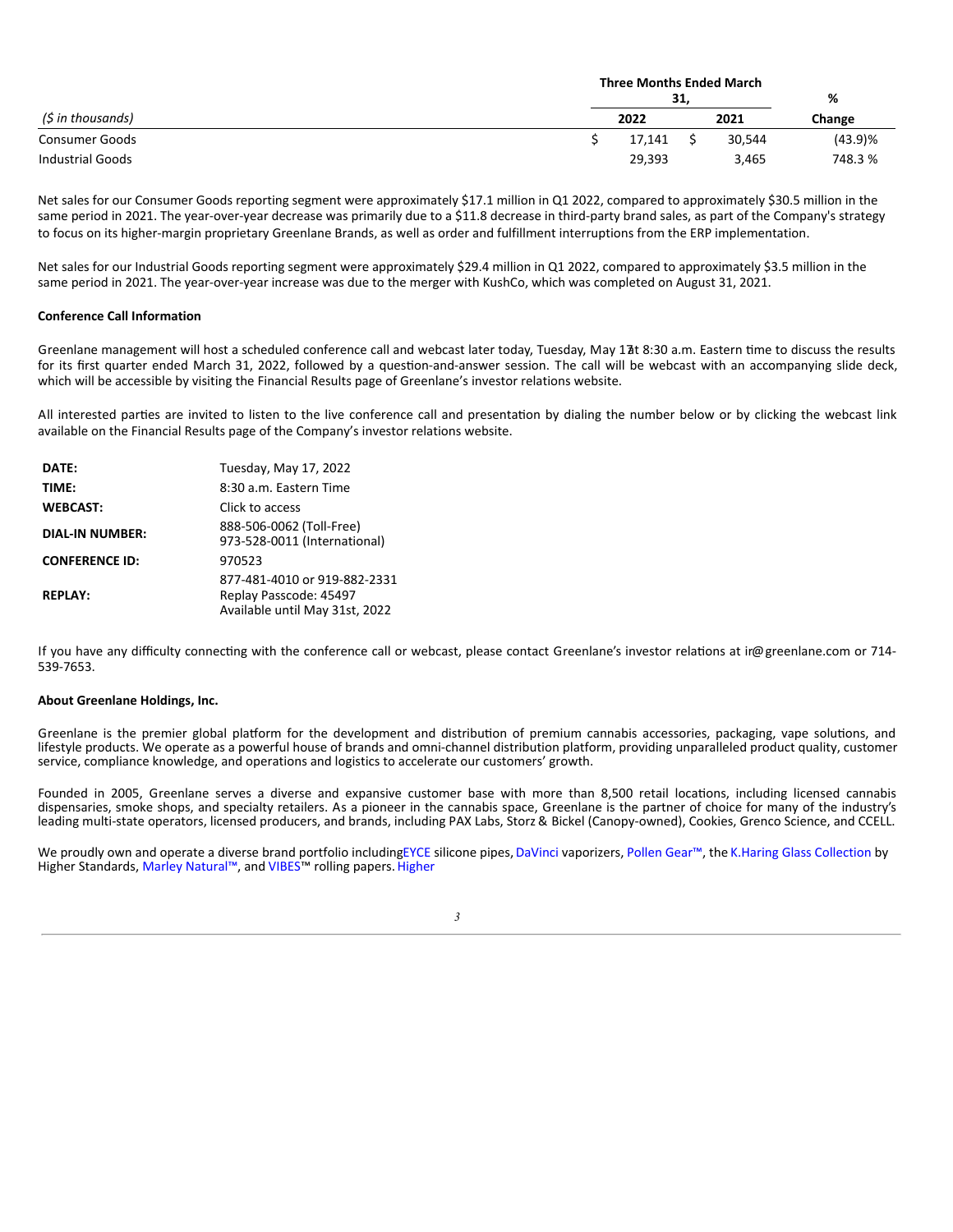<span id="page-7-0"></span>Standards, Greenlane's flagship brand, offers both a high-end product line and immersive retail experience with ground-breaking stores in New York City's Chelsea Market and Malibu, California. Greenlane also owns and operates Vapor.com and VapoShop.com, two industry-leading, direct-toconsumer e-commerce platforms in North America and Europe respectively.

For additional information, please visit: https://gnln.com/.

**Investor Contact** Najim Mostamand, CFA Director of Investor Relations 714-539-7653 ir@greenlane.com

#### **Use of Non-GAAP Financial Measures**

#### **Adjusted EBITDA**

Greenlane discloses Adjusted EBITDA, which is a non-GAAP performance measure because management believes this measure assists investors and analysts in assessing our overall operating performance and evaluating how well we are executing our business strategies. You should not consider Adjusted EBITDA as alternatives to net loss, as determined in accordance with U.S. GAAP, as indicators of our operating performance. Adjusted EBITDA has limitations as an analytical tool. Some of these limitations are:

- Adjusted EBITDA does not include interest expense, which has been a necessary element of our costs, and income tax payments we may be required to make:
- Adjusted EBITDA does not reflect equity-based compensation;
- Adjusted EBITDA does not reflect other one-time expenses and income, including consulting costs related to the implementation of our ERP system and the reversal of an allowance against indemnification receivables associated with the EU VAT liability;
- Other companies, including companies in our industry, may calculate Adjusted EBITDA differently, which reduces its usefulness as a comparative measure.

Because Adjusted Net Loss and Adjusted EBITDA do not account for these items, these measures have material limitations as indicators of operating performance. Accordingly, management does not view Adjusted Net Loss or Adjusted EBITDA in isolation or as substitutes for measures calculated in accordance with U.S. GAAP.

#### **Adjusted Gross Margin**

Adjusted gross margin is a supplemental non-GAAP financial measure, which the Company calculates as total revenues less cost of revenues, prepared in accordance with GAAP, adjusted for certain non-recurring, non-cash items to the extent such items relate to cost of revenues, including charges relating to the Company's inventory rationalization initiatives. The Company uses Adjusted gross margin as a supplemental performance measure because it believes that Adjusted gross margin is beneficial to investors for purpose of measuring the Company's operational performance, exclusive of certain non-recurring non-cash items that are not expected to be incurred in future periods. Specifically, in excluding charges relating to the Company's inventory rationalization initiatives, which the Company does not believe are indicative of the Company's operating performance, Adjusted gross margin provides a performance measure that, when compared period-over-period, more accurately reflects the Company's operational performance. Adjusted gross margin should be considered supplemental to and not a substitute for financial information prepared in accordance with GAAP. The Company's definition of Adjusted gross margin may differ from similarly titled measures used by other companies.

#### **Adjusted SG&A**

Adjusted SG&A is a supplemental non-GAAP financial measure, which the Company calculates as total selling, general and administrative expenses less depreciation and amortization expense. The Company believes this measure is helpful to investors because it gives investors information about cash operating expenses.

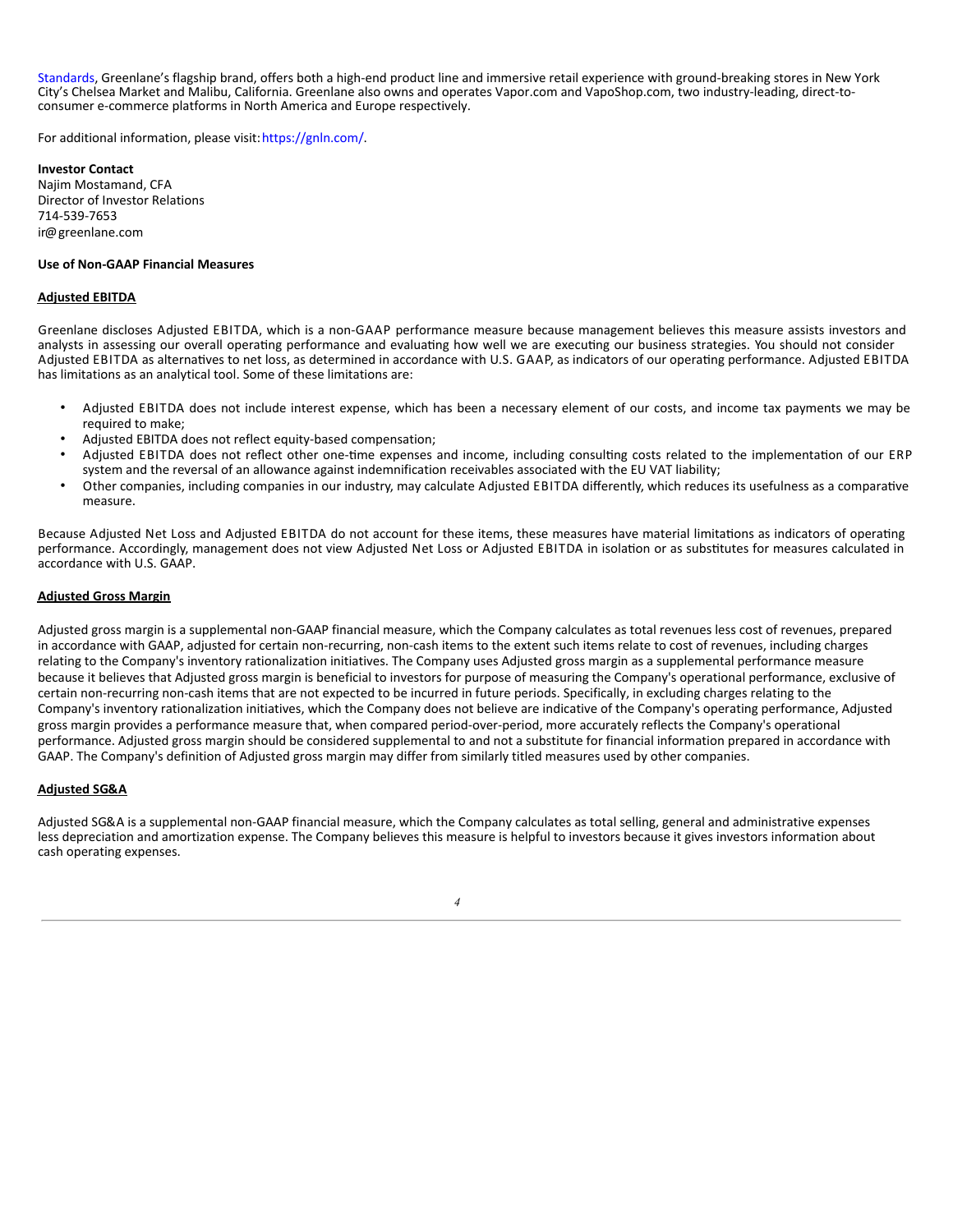#### **Cautionary Statement Regarding Forward-Looking Statements**

Certain matters within this press release are discussed using forward-looking language as specified in the Private Securities Litigation Reform Act of 1995, and, as such, may involve known and unknown risks, uncertainties and other factors that may cause the actual results or performance to differ from those projected in the forward-looking statements. These forward-looking statements include, among others: comments relating to the current and future performance of the Company's business, including the achievement of positive adjusted EBITDA and growth in sales of Greenlane Brands; the progress of the ERP system transition and distribution partnership with Universal Distribution; the Company's financing, capitalization and personnel strategies; expected benefits and cost savings from the strategic plans described herein; and the Company's financial outlook and expectations. For a description of factors that may cause the Company's actual results or performance to differ from its forward-looking statements, please review the information under the heading "Risk Factors" included in the Company's Annual Report on Form 10-K for the year ended December 31, 2021 and the Company's other filings with the SEC, which are accessible on the SEC's website at www.sec.gov. Additional information is also set forth in Greenlane's Quarterly Report on Form 10-Q for the three months ended March 31, 2022. Undue reliance should not be placed on the forwardlooking statements in this press release, which are based on information available to Greenlane on the date hereof. Greenlane undertakes no duty to update this information unless required by law.

| I                 |  |
|-------------------|--|
| ۰,<br>۱<br>$\sim$ |  |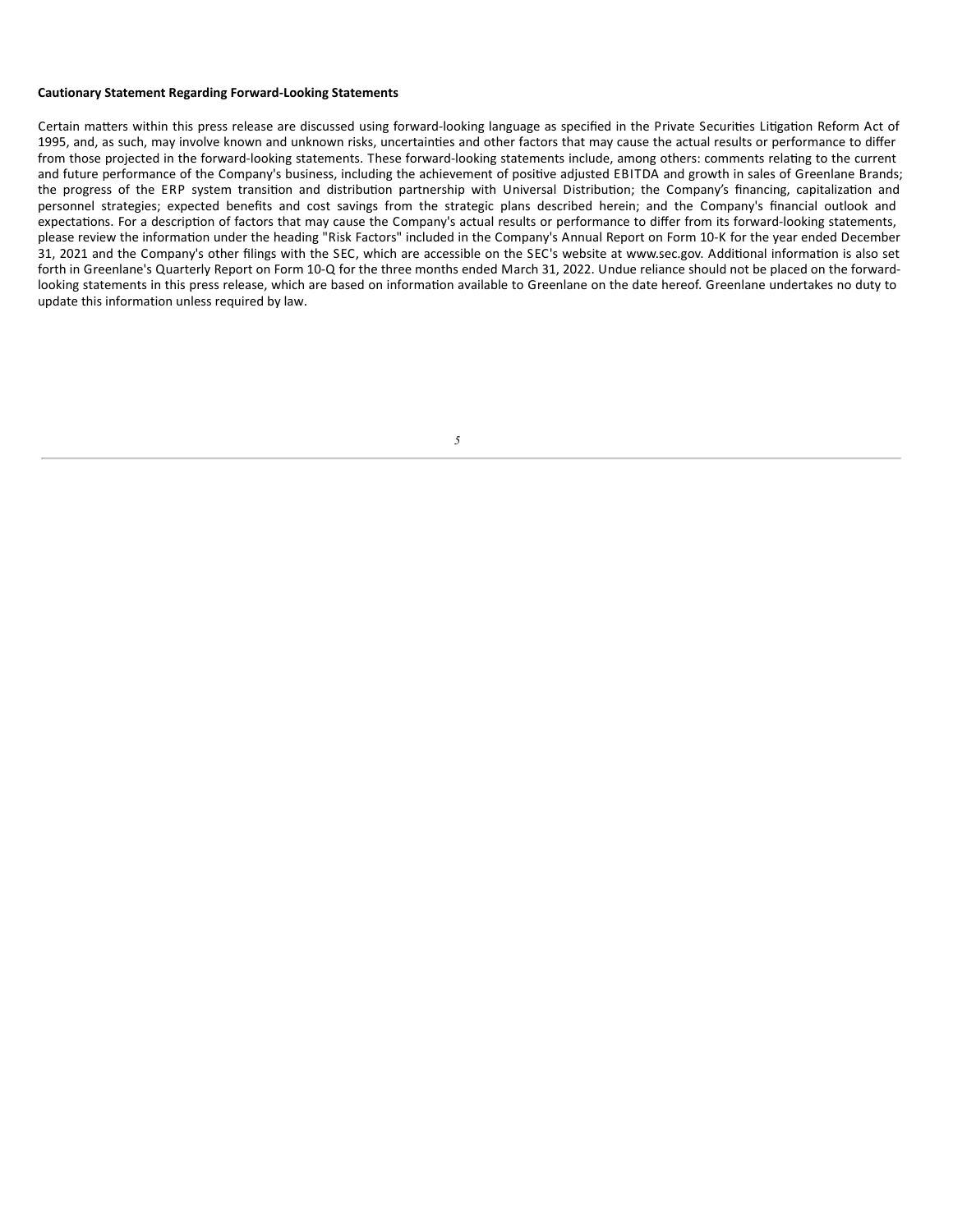#### **GREENLANE HOLDINGS, INC. CONDENSED CONSOLIDATED BALANCE SHEETS (Unaudited) (in thousands, except par value per share amounts)**

| (in thousands, except par value per share amounts)                                                                 |              |                   |              |                      |
|--------------------------------------------------------------------------------------------------------------------|--------------|-------------------|--------------|----------------------|
|                                                                                                                    |              | March 31,<br>2022 |              | December 31,<br>2021 |
| <b>ASSETS</b>                                                                                                      |              | (Unaudited)       |              |                      |
| Current assets                                                                                                     |              |                   |              |                      |
| Cash                                                                                                               | $\mathbb{S}$ | 5,944             | $\mathbb{S}$ | 12,857               |
| Accounts receivable, net of allowance of \$1,409 and \$1,285 at March 31, 2022 and December 31, 2021, respectively |              | 19,903            |              | 14,690               |
| Inventories, net                                                                                                   |              | 68,526            |              | 66,982               |
| Vendor deposits                                                                                                    |              | 12,485            |              | 18,475               |
| Other current assets                                                                                               |              | 11,959            |              | 11,733               |
| Total current assets                                                                                               |              | 118,817           |              | 124,737              |
|                                                                                                                    |              |                   |              |                      |
| Property and equipment, net                                                                                        |              | 22,356            |              | 20,851               |
| Intangible assets, net                                                                                             |              | 83,235            |              | 84,710               |
| Goodwill                                                                                                           |              | 41,819            |              | 41,860               |
| Operating lease right-of-use assets                                                                                |              | 7,042             |              | 9,128                |
| Other assets                                                                                                       |              | 7,855             |              | 4,541                |
| Total assets                                                                                                       |              | 281,124           | \$           | 285,827              |
|                                                                                                                    |              |                   |              |                      |
| <b>LIABILITIES</b>                                                                                                 |              |                   |              |                      |
| <b>Current liabilities</b>                                                                                         |              |                   |              |                      |
| Accounts payable                                                                                                   | \$           | 30,535 \$         |              | 23,041               |
| Accrued expenses and other current liabilities                                                                     |              | 25,271            |              | 25,297               |
| Customer deposits                                                                                                  |              | 6,838             |              | 7,924                |
| Current portion of notes payable, including \$8,000 owed to related party                                          |              | 11,602            |              | 11,615               |
| Current portion of operating leases                                                                                |              | 2,828             |              | 3,091                |
| Current portion of finance leases                                                                                  |              |                   |              |                      |
| Total current liabilities                                                                                          |              | 77,074            |              | 70,968               |
|                                                                                                                    |              |                   |              |                      |

| Notes payable, less current portion and debt issuance costs, net | 9,633                    | 10.607 |
|------------------------------------------------------------------|--------------------------|--------|
| Operating leases, less current portion                           | 4,346                    | 6,142  |
| Finance leases, less current portion                             | $\overline{\phantom{a}}$ |        |
| Other liabilities                                                | 821                      | 1.746  |
| Total long-term liabilities                                      | 14.800                   | 18.495 |
| <b>Total liabilities</b>                                         | 91,874                   | 89.463 |
|                                                                  |                          |        |

#### Commitments and contingencies

| 1.026     | 852       |
|-----------|-----------|
|           |           |
|           |           |
| 240,280   | 228,894   |
| (70, 876) | (55, 544) |
| 685       | 324       |
| 171.117   | 174,528   |
| 18,133    | 21,836    |
| 189,250   | 196,364   |
| 281,124   | 285,827   |
|           |           |

#### *6*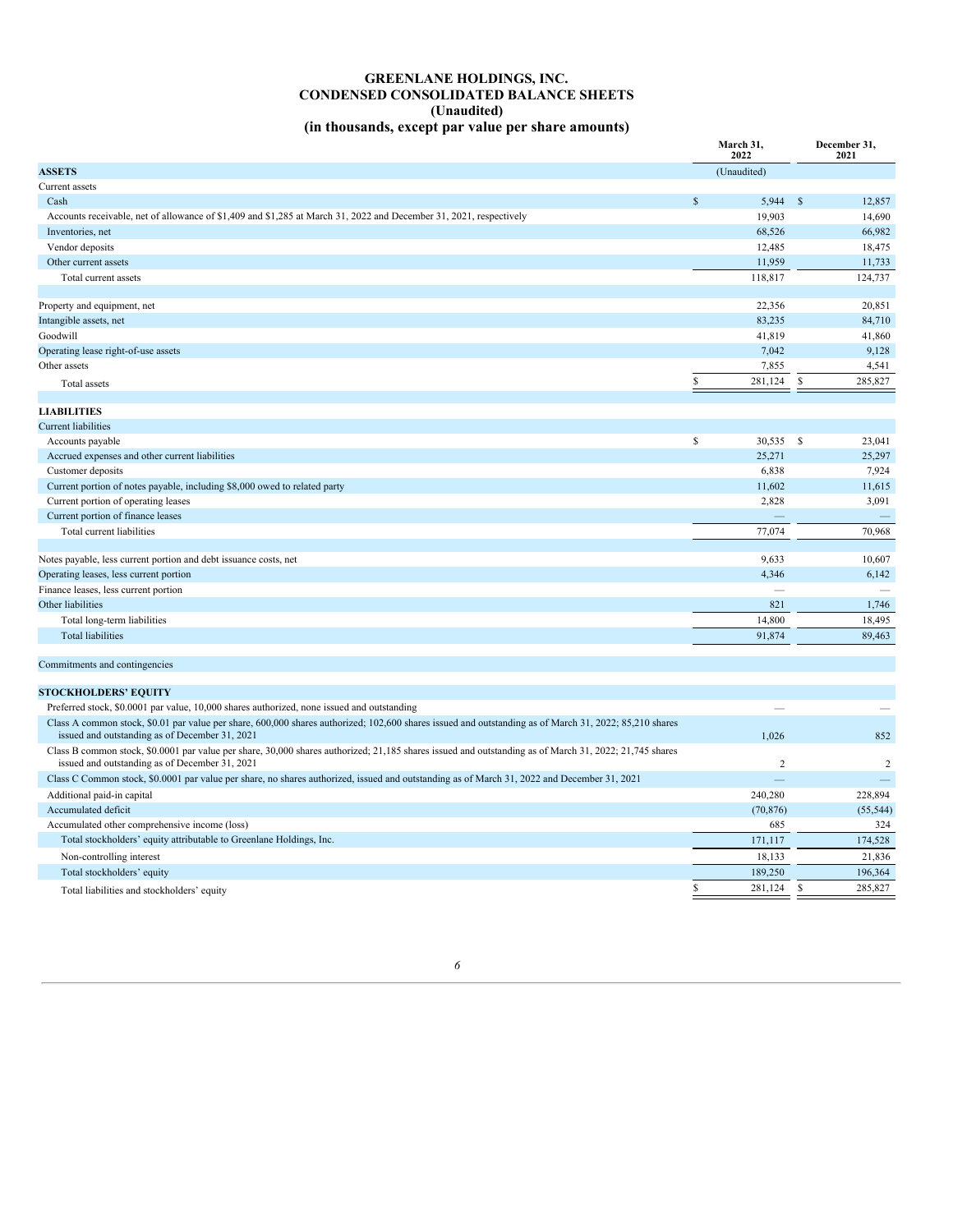#### **GREENLANE HOLDINGS, INC. CONDENSED CONSOLIDATED STATEMENTS OF OPERATIONS AND COMPREHENSIVE LOSS (Unaudited) (in thousands, except per share amounts)**

|                                                                                 |                        | Three months ended March 31, |          |  |
|---------------------------------------------------------------------------------|------------------------|------------------------------|----------|--|
|                                                                                 | 2022                   |                              | 2021     |  |
| Net sales                                                                       | 46,534<br>$\mathbb{S}$ | $\mathbb{S}$                 | 34,009   |  |
| Cost of sales                                                                   | 40,566                 |                              | 25,454   |  |
| Gross profit                                                                    | 5,968                  |                              | 8,555    |  |
| Operating expenses:                                                             |                        |                              |          |  |
| Salaries, benefits and payroll taxes                                            | 10,061                 |                              | 6,370    |  |
| General and administrative                                                      | 11,715                 |                              | 9,581    |  |
| Depreciation and amortization                                                   | 2,403                  |                              | 544      |  |
| Total operating expenses                                                        | 24,179                 |                              | 16,495   |  |
| Loss from operations                                                            | (18,211)               |                              | (7,940)  |  |
| Other income (expense), net:                                                    |                        |                              |          |  |
| Interest expense                                                                | (406)                  |                              | (116)    |  |
| Other income (expense), net                                                     | (54)                   |                              | 324      |  |
| Total other income (expense), net                                               | (460)                  |                              | 208      |  |
| Loss before income taxes                                                        | (18,671)               |                              | (7, 732) |  |
| Provision for income taxes                                                      |                        | 78                           | (18)     |  |
| Net loss                                                                        | (18, 749)              |                              | (7, 714) |  |
| Less: Net loss attributable to non-controlling<br>interest                      | (3, 417)               |                              | (3, 458) |  |
| Net loss attributable to Greenlane Holdings, Inc.                               | \$<br>(15, 332)        | \$                           | (4,256)  |  |
| Net loss attributable to Class A common stock per share - basic and diluted     | \$<br>(0.17)           | - \$                         | (0.28)   |  |
| Weighted-average shares of Class A common stock outstanding - basic and diluted | 90,170                 |                              | 15,263   |  |
| Other comprehensive income (loss):                                              |                        |                              |          |  |
| Foreign currency translation adjustments                                        | 88                     |                              | (155)    |  |
| Unrealized gain (loss) on derivative instrument                                 | 358                    |                              | 204      |  |
| Comprehensive loss                                                              | (18, 303)              |                              | (7,665)  |  |
| Less: Comprehensive loss attributable to non-controlling interest               | (3, 331)               |                              | (3, 427) |  |
| Comprehensive loss attributable to Greenlane Holdings, Inc.                     | \$<br>(14, 972)        | \$                           | (4,238)  |  |